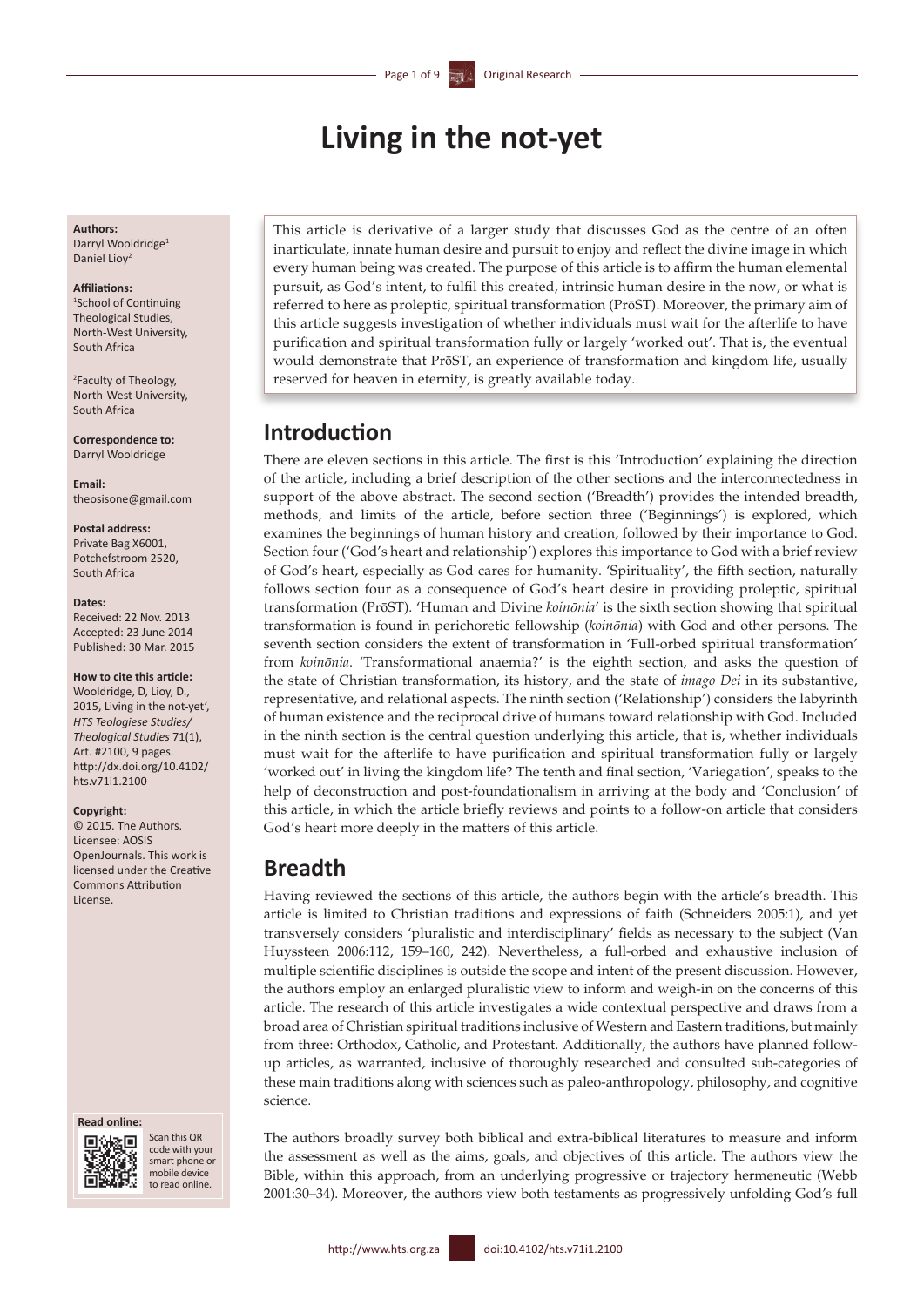revelation and intent of a transformed universe in which such allowances as divorce and slavery are done away for fidelity and freedom (Gn 1:26–27; Pr 14: 31; Mt 7:12; 10:2–9; Ac 17:26; Gl 3:28; Phlp 8:1–21; Lioy 2011:55); where an eye for an eye gives way to turning the other cheek (Mt 5:39); and where only loving one's clan gives way to also loving one's enemies (Mt 5:4).

The hermeneutic utilised and underlying the broader study, of which this article is part, does not abandon the existential realities or position of the active interpreter (Palmer 1983:60). The research employs an eclectic hermeneutic and thereby leverages various approaches into an eclectic 'postfoundationalism'. For ease, the authors refer to and employ this broad and open approach as an eclectic hermeneutic, in which multiple interpretive techniques and principles are appropriate. This approach invites disparate elements of exegesis such as allusions, authorial style and leanings, genre, and earlier scriptural assumptions as well as history, grammar, and the sciences.

Whilst a post-foundational approach holds place, it is in seeking defensible rational to 'intersect transversally with theological arguments. . . [*as to*] what it might mean to talk about human uniqueness today' (Van Huyssteen 2006:112, 164, 242), consulting to best discern voices pertinent to the research. As in utilising different modes of transportation as conditions demand, this article moves within the eclectic hermeneutic that is inclusive of postmodern interpretations.

More precisely, using the thought of Badiou (2010:401), in which he places the 'law of the future anterior ... [*from which*] a post-evental truth is being deployed', a statement is veridical. That is, it is possible to determine the truth of the present, although a passing, post-evental truth. This post-foundationalism allows that communal and historical conditioning whilst holding that one can work and reach beyond such preconditioning of culture, prior and 'received' knowledge, and human insularity.

Although this study presumes knowledge and understanding of objective reality (foundationalism), used here is a post-foundational, postmodern 'theological condition' as the materials indicate the need for deconstructing or 'un-peeling' the layers obscuring seeing. This assists the authors in looking past the obvious, delivered truth to the underlying plurality, discontinuity, and complexity of the 'un-deconstructible' (Vanhoozer 2003:4–5, 11, 13, 17). This approach further mines and deconstructs meaning utilising and transversing interdisciplinary constructs. Although not arguing for or defending deconstruction here, it assists and supports the eclectic hermeneutics of this study as an interpretive approach as the need presents.

### **Beginnings**

Such eclectic hermeneutics assists the understanding of early beginnings against a usual popular interpretation. There have been numerous and varied records of the human pursuit for God as first shown by the discovery of the scrawls of a half animal, half human in a cave of Dordogne, France, from the Paleolithic Age, dated about 30 000 years ago (Leroi-Gourhan & Michelson 1986:6–17). However, at the extreme, Harrod (1992:4–7) has argued that the first event may go back over 2 000 000 years. At the opposite extreme, Christian fundamentalism argues against any evolutionary account of creation and of the first humans for a young earth (10 000–20 000 years) created with a built-in age of 4.5 billion years (Grudem 1994:295–297, 304–306).

Although Genesis does not portray history in the sense of modern histories, the scientific evidence, rightly interpreted, does not conflict with biblical accounts and presents Goddirected and precise biological evolution coming out of a less than idyllic swirl as the most viable explanation (Lioy 2011:25–26, 44, 85). Whether more recently or back into a nascent evolutionary forming, the human pursuit for God has reached across time, place, and all cultures and milieus (Cady 2001:23–25). The story of this search for God has been a particularly intense quest that, at times, is told and experienced in often opposing perspectives.

Humans, in legitimately exercising genuine freewill, rebelled against God, both wrongly expressing *imago Dei* [image of God] in choice and wilfulness, and thereby falling from God's intended purposes, and in this falling away, became like God (Welker 1999:75–76; Gn 3:22). This, unfortunately, is also on display in Christian culture as testified by the cant, although perhaps well intentioned, and other legalistically, rebellious ways of living such as the popular phrase, 'What would Jesus do?' as another approach of trying to discern an ethical expression of God without God, leaving aside the 'becoming'.

## **God's heart and relationship Spiritual transformation**

This 'becoming' from the fall, addressed above, well positioned human beings to receive the intent and heart of God. It seems that the world, and the extent of spiritual transformation, ranges from an etiolated theology to experiential fullness. This article contains beginning considerations about God's heart, in relationship, and its implication toward an image-bearing human spirituality and how the Edenic fall interrupted this intent. From this, God's heart has active interest in recovery of his fully, expressed image in humanity especially as experienced in PrōST (proleptic, spiritual transformation).

It appears presumptuous to speak as though one might know something about God's heart. After all, God is transcendent, eternal, immortal, immutable, and invisible – the magnificent creator of the universe and the maker of heaven and earth and all their content, seen and unseen, experienced and never to be experienced. What is to be experienced of God is to be found in Christ as facilitated by the participation of the Spirit, who brings Christ and his benefits, and through whom disciples find communion with God (Canlis 2010:154–155).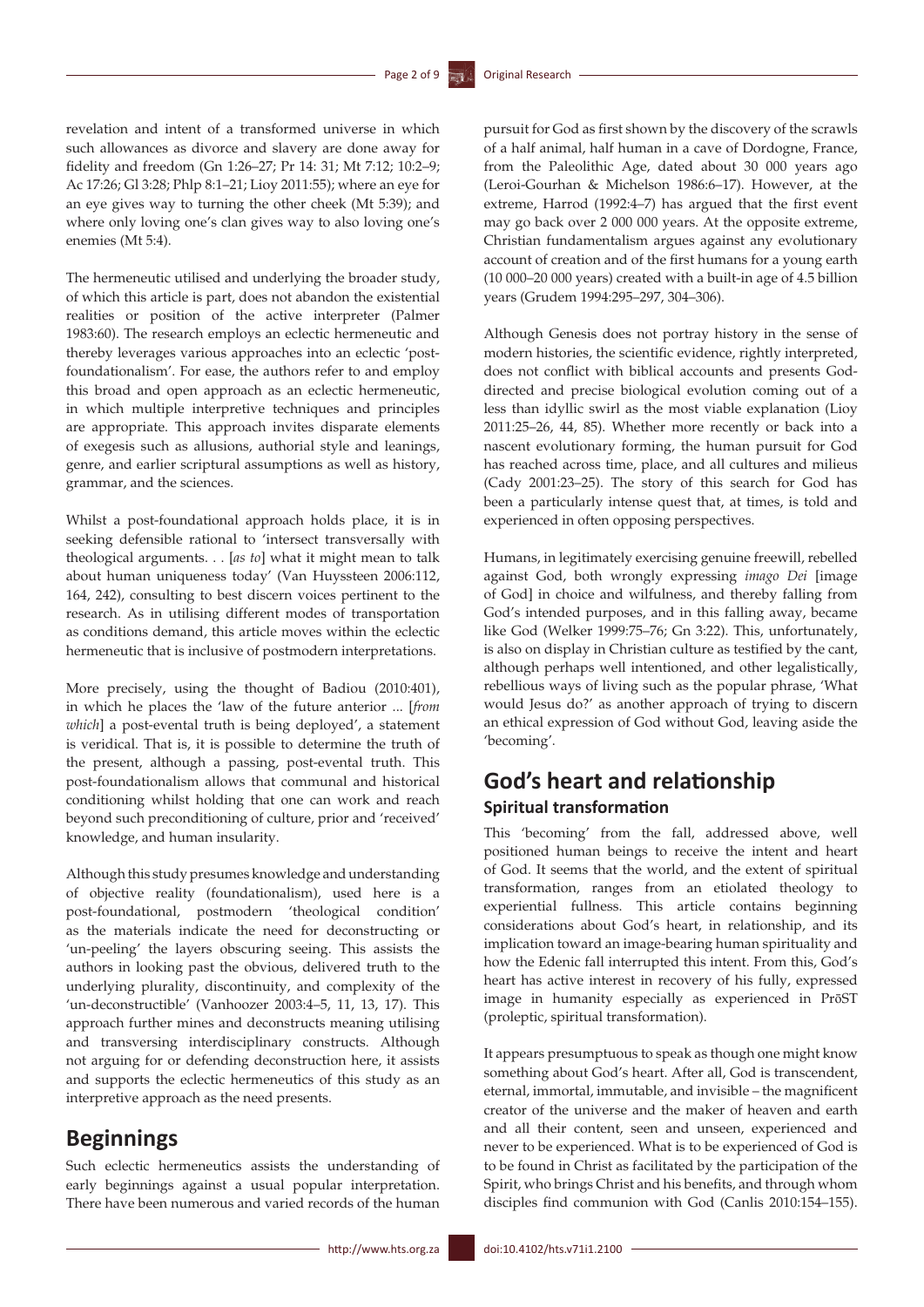God, in unapproachable glory, is 'outside', 'above', 'below', 'before', and 'after' space-time, and yet contains space-time (Gn 1:31; Ec 8:17; 1 Jn 4:12; 1 Tm 1:17; 6:16). God contains all; all is in God (Job 12:10; Da 5:23b; Ac 17:28). God is the uncreated creator and uncaused cause of reality and all of its content. He sustains the entire 'universe by the word of his power' (Col 1:17; Heb 1:3). As Anselm famously said, God is that being 'than which nothing greater can be conceived' (Fairweather 1956:75). Yet this God, who is transcendent, is revealed in Christ Jesus (Jn 1:18; 6:46; 8:19; 14:7–10) in whom humans participate in communion in Trinitarian immortality 'in the Word, by the Spirit' only in 'relational context' (Canlis 2010:77).

Although much is claimed regarding the revelations of God's heart in creation – experiential tales by individuals and communities – God and God's heart is at the deepest level a mystery. John Calvin (2006:62) spoke to this mystery with poignant counsel in that the 'most perfect way' to seek God is not to attempt to satiate one's curiosity by attempting to probe and investigate his essence but rather to adore and meditate him as can be seen in his great works. It is by these works that God is close and known to his children, and by which he communes with his creatures (ICR 1.5.9).

Not only can God's heart be seen in his works, but as further considered below, the Judeo-Christian scriptures display the heart of God and help derive his desires (Ps 19:1; 50:6; 144:6; Rm 1:19–20). The anthropological personifications used in scripture to describe God, although only partial and incomplete, are adequate to the task of revelation for human understanding (2 Tm 3:15–17). More pointedly, in the hands of the Yahwist, they are the 'boldest anthropomorphisms' and necessary to God's, self-revelation (Von Rad 1972:25–26). God's heart is laid open in the histories, narratives, poetry, psalms, parables, allegories, and directives of Hebrew and Christian canon and deuterocanonical writings.

As testified by these writings, God determined to make known to humans the 'mystery of his will' which serves God's purpose (Eph 1:7–10; 3:3). This *μυστήριον* (Greek) indicates that God's will, in plan, was hidden. God's self-revelation opens his heart to human knowledge and experience. Moreover, God's self-revelation now makes possible that one might join and serve God's heart desire in fulfilling his will and plan (Chan 1998:140, 223–224; Willard 1997:97–99).

The theory and theology of an unknowable God, a God that is exclusively transcendent, ineffable and 'transcategorical, meaning beyond the range of our human systems of concepts or mental categories' (Hick 2001), is most often offered as the discussion's end point. Nevertheless, there is a vast list that can be numbered regarding the revelation of God's heart in scripture and following that God is to some measure and at some level knowable. The evidential testimony to God's heart as found in scripture is indeed, a priori, multitudinous. Nonetheless, the intent and subject of this study is specific to spiritual transformation and the possibility of proleptic, spiritual reality. God's heart specifically regarding this

subject graciously presents as seminal, knowable, vital, and central. It is a focus of this discussion.

Mystics and contemplatives variously claim that the Judeo-Christian God, in particular, is experienced in both presence and absence and sought in positive (cataphatic) expression and the negative (apophatic) expression (McGinn 2005:xviii). These differences of pursuit are not solely academic distinctions. Their paradigms portend existential outcomes. The nature of the Christian relationship with God directs or even determines any transformative effect of that relationship upon the life of the seeker, initiate, or seasoned disciple as they seek spiritual transformation. Moreover, and to the point of this study, God's heart still yearns for a full, rich, and transformative relationship with humanity (Ps 34:8; Can 8:1; Jn 14:23; 17:21–23; Rm 12:2; 2 Cor 3:18; 6:16; Grenz 2001:268; Van Huyssteen 2006: 118–123).

God seeks an intimate and vital relationship with humans and is injured by the loss of this relationship (Lk 13:34; 19:41; Jn 11:33; 13:21). God desires to be in conversational relationship with humans as friends, freely living in God's will and glory (Ex 29:43–46; 33:11; Ps 23; Is 41:8; Jn 15:14; Heb 13:5–6; Willard 1999:10). Toward this desire, after the Edenic fall, God's heart immediately reached out to restore fallen humanity to relationship within the Triune, perichoretic community, one another, and creation (Gn 3:8–11; Lv 26:12; Dt 23:14; 2 Cor 6:16).

Additionally, God must ontologically be an entity capable, available, responsive, and desirous of relationship with humans for any reasonable hope of intimate encounter with him. This might seem troublesome, since God is revealed as spirit, unsearchable, inscrutable, unseen, and as dwelling in unapproachable light (Ps 145:3; Jn 6:46; 2 Cor 3:17; 1 Tm 1:17; 6:16; Gn 1:2b; 1 Ki 8:27; Is 55:8; Jn 3:6, 8; 4:24; 1 Jn 4:12).

Trinitarian theology demonstrates that God is not only spirit and spiritual, but also that God is three persons: Father, Son, and Spirit, who are in a perfect and unique relationship of divine love within the perichoretic union of the Trinity (Moltmann 1993a:258). Borrowing from the Christian philosopher and martyr Boethius (c. 480–525) in that the nature of a person is its irreplaceable substance, Moltmann (1993b:172) juxtaposes this notion against Augustine's thoughts on relationship and concludes that each of the Trinity possess the 'same individual, indivisible and one divine nature' in varied ways, the Father of himself and the Son and Spirit from the Father. So then, they are independent in their divinity, but profoundly constrained and dependent on one another. It follows from this, Moltmann (1993b:173) claims that personality and relationships are connected and present simultaneously. The Trinity subsists in 'the common divine nature' and the Trinity 'exists in relations to one another'. In truth, to be a person, as is each of the Trinity, is to be in and moulded by relationship 'in accordance with the relational difference' and not constituted by the relationship but rather presupposed in it (Moltmann 1993b:172).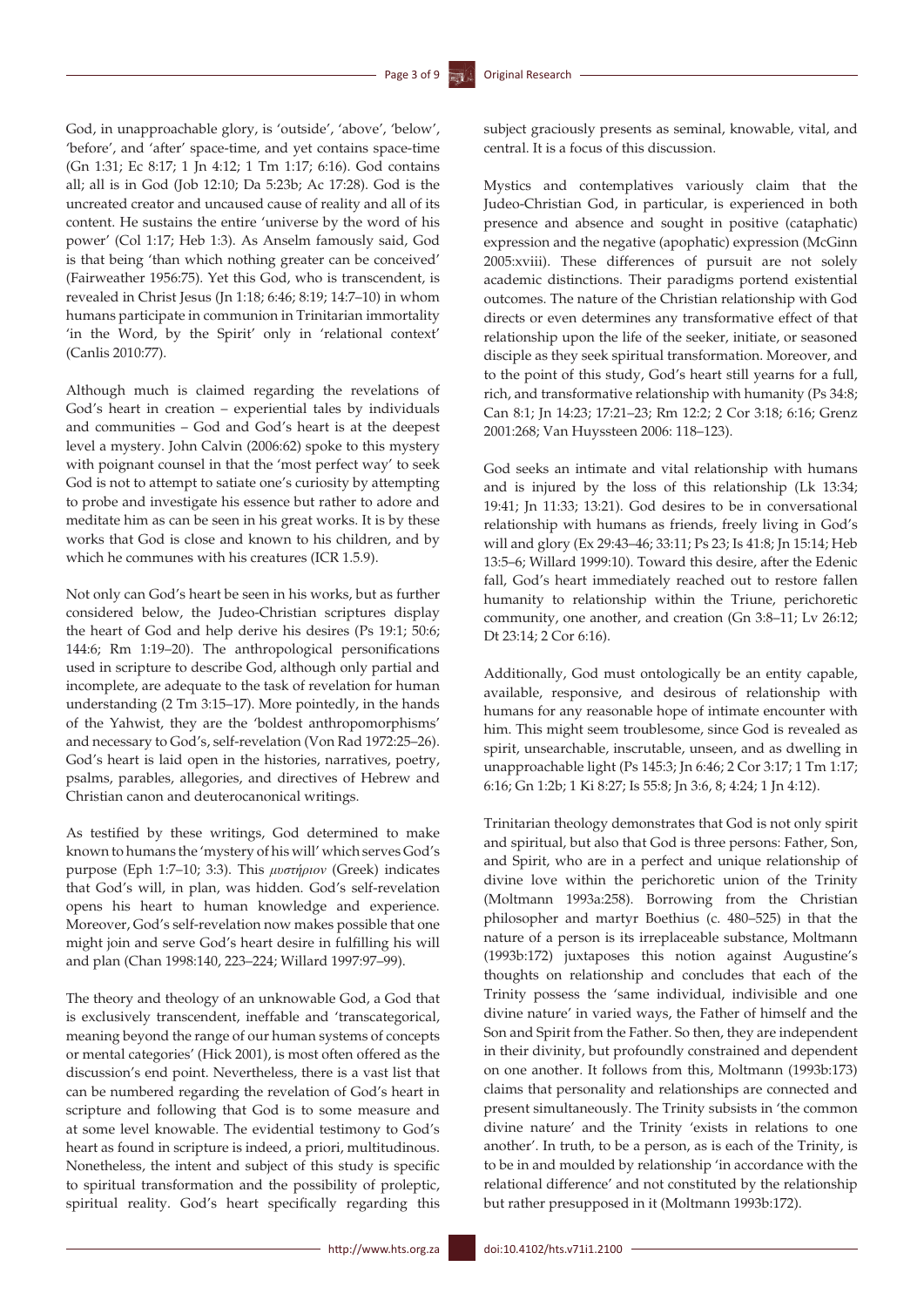In what may be an unpopular contention, this article argues that humans are not hindered in the reality of *imago Dei* by the notion of also *being* sinners (Moltmann 1993a:216, 219). Although their actual sins do hinder humans in relationship with God, sins become a blockage to divine communion. It is a violation of image bearing, limiting human reflection of God (2 Cor 3:18) and the nature of such a relationship that image bearing suggests and requires. Sin is a violation of loving God and others (Mt 22:36–40). The act of being human is unrelentingly in relationship to God (Brunner 2002:150; Moltmann 1993a:220). Sin is a perversion of that relationship, but as a creation or gift from God, humanness cannot be annulled or rescinded except if God were to do it (Moltmann 1993a:233). Since sins do not stop one from being human, relationship with God cannot be fully broken nor can the *imago Dei* be lost (Feinberg 1972:245; Van Huyssteen 2006:135). Following this, sin and righteousness is determined in the relationship of love of God and neighbour (Mk 12:30–31). This is the same love that drew God into incarnation and his sacrificial work. This is the *imago Dei* that Christ's disciples are called to live in unseating sins (not any notion of original sin except as the first sin) to freely live in relationship with God, others, and the creation.

## **Spirituality PrōST**

The understanding of sin briefly presented above is important, for by it *koinōnia* is affected. The nature of the Christian relationship with God directs and even determines any transformative effect of that relationship upon the life of the seeker, initiate, or seasoned disciple as they look to spiritual transformation. The new academic discipline 'spirituality' probably began in France during the first half of the twentieth century and referred to a kind of liberation. Both ascetics and mystical theology seem to imply excessive inflexible and elitist concepts of divine activity. This prior concept is overwrought with distinctions between human nature and God's grace. Spirituality attempts to address a multifaceted range of human experience (Endean 2005:74).

More particularly, this article defines spirituality or the lived experience of spirituality as one's conscious participation in life synthesis through an experiential integration of selftranscendence toward ultimate value (Schneiders 2005:1). More accessibly, spiritual transformation mainly points to a basic change in the place or character of the sacred as life's significance (Pargament 2007:21). Integration of one's life into the sacred is a change in spiritual quality, vivacity, function, character, or condition from one experiential level to another that may have collateral effects on soul, body, and creation. Moreover, such transformation will alter one's relationship with others as well as God. 'Transformation' is used and explored throughout this article. Although the terms 'ascetical' and 'mystical' are used in spiritual writings, a preference for the forms of 'spiritual' – a term more focused on the human experience, especially as it relates to God – is found throughout this article.

One may call the spiritual, transformation process sanctification, right and moral living, the Spirit-filled life, progressive *theosis*, divinisation, deification, divine filiation, or some other appellation to spiritual transformation. The problem presented here is not the naming of the process or state, but rather *the* proposed process and state, and who is included in what is mostly referred to herein as proleptic, spiritual transformation (PrōST). Proleptic here, meaning spiritual transformation usually thought reserved for the eschaton, is anachronistically enjoyed, to a measure, in the present.

In addition to the examples that one can find in scripture (e.g. Gn 2:7–9; Can; Mk 9:2–8; Gl 2:20; 2 Cor 3:16–18; 12:2–4; 1 Th 5:12–26; 2 Pt 1:4; [1 Jn](http://en.wikipedia.org/wiki/First_Epistle_of_John) 3:2), there are extra-biblical spiritual writings and authors, too numerous to list all of them here. They can be found starting in the first century C.E. onward (e.g*. First epistle of Clement*, Clement [c. 80–140 C.E.]; *The shepherd of Hermas*, Anon [c. 100–160]; *The cloud of unknowing*, Anon [c. 1375]; *The practice of the presence of God*, Brother Lawrence [c. 1605–1691]; *The imitation of Christ*, Thomas à Kempis [c. 1380–1471]) until present times – e.g. *Absolute surrender*, Murray [1895]; *Streams of living water*, Foster [1998]; *The divine conspiracy*, Willard [1997]; *The wound of knowledge*, Williams [1991]; *Subversive spirituality*, Peterson [1997], *The return of the prodigal son*, Nouwen [1994]).

These writings example, discuss, debate, and instruct on what can be experienced of the spiritual and of God. Like *Celebration of discipline* (Foster 1988), these writings often present various methods and disciplines intended to facilitate a way to these spiritual experiences and encounter with God. The extent of experienced spiritual transformation ranges from initiation to deification or divinisation (Gk., *θεός*). This article generally means, by such terms (deification, divinisation, and *theosis*), a real knowledge of God and actual participation in God's divine life (Meyendorff 1985:350). Rarely is deification or divinisation spoken of in the fully developed, superlative meaning as a possibility for the present space-time continuum before eternity is entered. Deification is not in any way an issue of receiving God's incommunicable essence (e.g. aseity, incomprehensibility, omnipotence, omniscience), but rather only God's communicable attributes such as righteousness, holiness, love, dominion, intellect; glory (Kärkkäinen 2004:30–31; Gn 1:26; Dt 6:5; Eph 4:24; Col 3:10; 1 Cor 11:17). The organic flow of this reality is further considered below in the next section.

## **Human and divine** *koinōnia* **Perichorisis**

The scholastic position, represented here by Thomas Aquinas (1981:1140), speaks about 'partaking of the Divine Nature, which exceeds every other nature ... by a participated likeness'. Although, the position of this article posits a scholastic similarity (at least as held by Thomas) to Orthodoxy (Plested 2012:11, 27–28, 225), though route and methods may differ. This article sets aside the controversies of Orthodox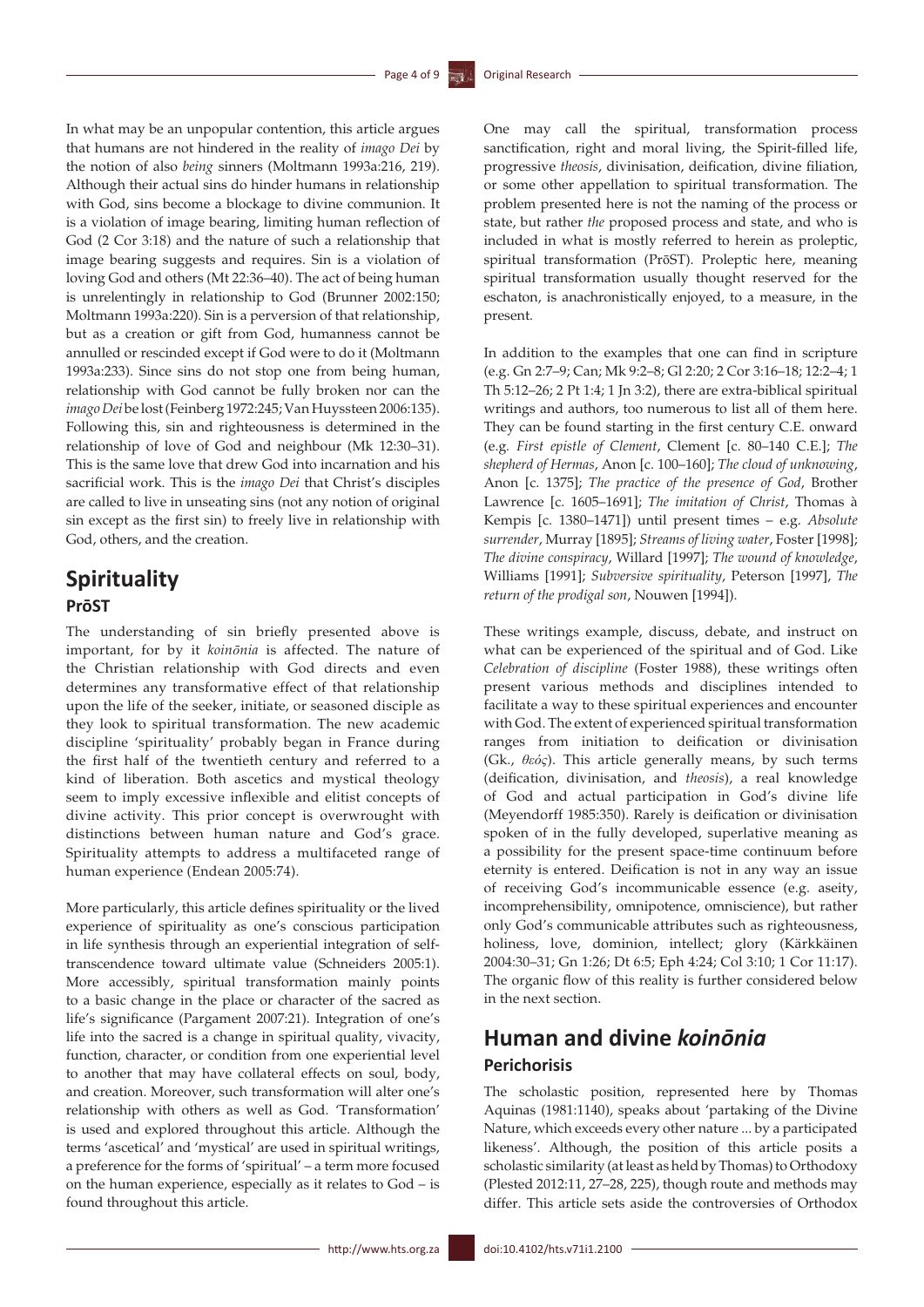practices of Hesychasm, and its variants whilst holding to the desired possibility of direct experiential fellowship with God by which deification is enjoyed by measures, as Paul says from glory to glory (2 Cor 3:18).

From a Reformed position, Carl Mosser (2002:38–40) finds deification in both Luther and Calvin (particularly 2 Pt). Canlis (2010:188) looks to Calvin and Irenaeus and argues that Irenaeus's anachronistic sense of deification is helpful in removing any competitive relationship between humans and the Creator. Although admittedly '*deconstructive* concepts' were intended to destroy Gnostic 'radical incompatibility [laid] between heaven and earth' this deification makes humans more like God in *koinōnia* (Greek) or Triune, perichoretic relationship with God, adoption presented as proof of such a deification (Canlis 2010:190, 237). If deification is in any way an issue of receiving God's essence, it is not a matter of the incommunicable but rather only God's communicable attributes (Kärkkäinen 2004:30–31).

Whilst agreeing with Canlis (2010:236) that deification is a matter of fellowship and relationship of *koinōnia* (Greek), with God, to be direct and clear, this work holds most closely to an Orthodox position that the image breathed (Gn 1:26; 2:7) into humans was the beginning, inviolate deposit of those communicable divine energies or nature of God ultimately resulting in deification (Lossky 1974:98, 110; Mantzaridis 1984:15). Thus, the transformation spoken of here is coming into a fuller expression of that which is communicable, by removing the dross caused in the fall and protracted wilful acts on display throughout human history, that opens one to fellowship or *koinōnia* (Greek). It is God's communicable nature '[*extending*] to the whole human makeup, not excepting the "cloak of skin" ... penetrated by deifying grace ... what God is by nature' (Lossky 1974:139).

Grace is within the realm of deification in perfect conformity with God. Thereby, transformation is removing that which may obscure the *imago Dei* from being more fully expressed in humans, without limit to one particular human facet but 'the whole of human existence' (Mantzaridis 1984:16). It contains an ontological eventuality of full, unhindered, and expressed *imago Dei* as deification in relationship and expression not incommunicable divine essence.

Calvin establishes his relational view as can be seen by a thorough review of his writings. He rejects any difference between image and likeness (Gn 1:27) as a difference between substance and qualities (Grenz 2001:166–167), stating that humans are the 'brightest mirror' of God's glory (Calvin 1999:85). Canlis (2010:3, 80, 92) reaches beyond 'brightest mirror' and further into Calvin's thought in which Christ brings humanity into 'obedient communion to the Father' by his descent from *koinōnia* with his Father, followed by his ascent back to the Father, bringing with him, in ascension, all of the lost. It is in this *koinōnia* in Christ to God that *imago Dei* is born and enjoyed (Canlis 2010:3, 65, 82, 85). It is a full-orbed transformation.

## **Full-orbed spiritual transformation Theosis**

Amongst the main Christian bodies, the Orthodox Church, followed by elements of the Catholic Church, has been the most forthcoming in offering a theology and model of full-orbed spiritual transformation toward deification or divinisation as a full development toward *koinōnia* in Christ. The Orthodox Church, in fact, has been unequivocally explicit to call such a potential spiritual transformation deification or divinisation. The beginning of this process, according to the Orthodox Church, is available today, and yet they do not hold out the expectation for the main population of Christians for deification or divinisation before eternity. It seems that Orthodox theologians are united in their belief that human, culminating deification is not obtained until the *eschaton* with the so-called 'third birth', but that a very clear and firm beginning should distinguish all Christians presently (Clendenin 1994:377). The Church fathers and mothers, both early and later, have variously spoken of these experiences with God. Both the Orthodox Church and Catholic Church have owned these persons and mystical approaches in differing manners and degrees (Campbell 1907; McGinn 2005:149–157; Zizioulas 1985:38–40, 116–119).

Whoever might claim ownership, the early church fathers (e.g. Irenaeus of Lyons, Clement of Alexandria, and Origen of Alexandria) spoke of deification (McGinn 2006:397). This language better harmonises with Orthodox theology. As per Steeves (1992:806–808), in the final analysis, within the Byzantine period, Orthodoxy's considerable mysticism, intuition, and amalgamation were firmly fixed. This was in sharp contrast to the West's philosophical, scholastic, and forensic design (809). History also records a number of smaller bodies of Christians that have reached for this 'glory' (2 Cor 3:16–18). Amongst them are Friends of God, Brethren of the Common Life, Quietists, Quakers, Pietists, and the Morovians (Cairns 1981:249–250, 378–382).

Where *theosis*, deification, and divinisation are not explicitly addressed by these early disciples and mystics, 'union' with God is proposed by such as Bernard of Clairvaux, Meister Eckhart, Teresa of Avila, and John of The Cross (McGinn 2006:427–429). Hero mystics of the Orthodox Church, such as St. Anthony the Great, St. Maximus the Confessor, St. Macrina (St. Gregory of Nyssa's sister), St. Symeon the New Theologian, and Gregory of Palamas, all left the church with examples of the spiritual life. However, their ranks are suspiciously lacking in the writings of women (Ashbrook-Harvey 2010), whilst the Catholic tradition has a number of women who left mystical writings for posterity. Examples of female Catholic writing mystics are Hildegard of Bingen, Julian of Norwich, Teresa of Avila, and Therese of Liseux. The Orthodox Church and, to a less defined degree, the Catholic Church, are the two largest bodies that have continued with these beliefs, in varying modes.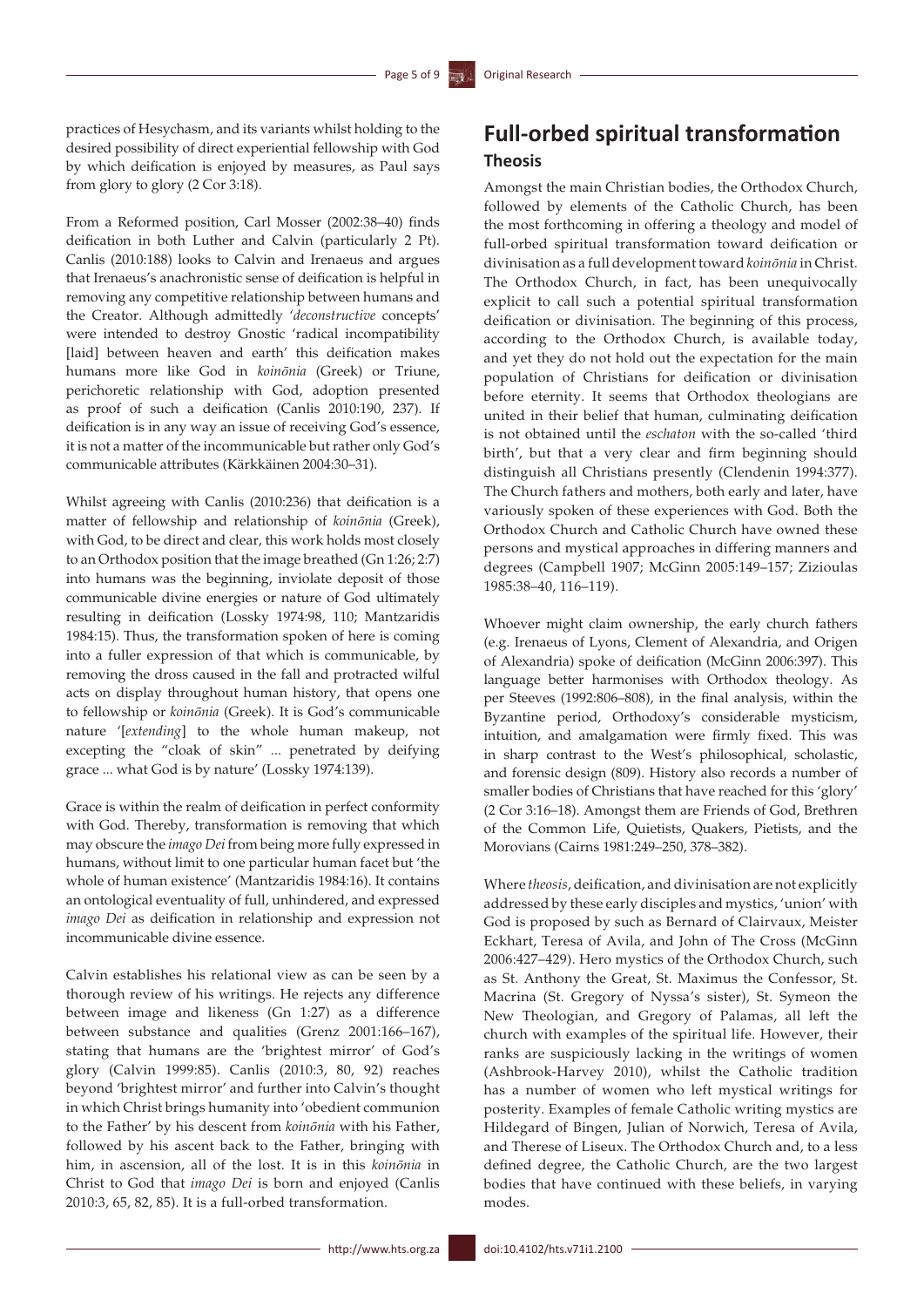In more recent times, in no particular order, some representative mystics or contemplatives that have shaped much of the present spiritual, transformational thought and expectations are the writings of Madame Guyon, William Law, John Wesley, Evelyn Underhill, Andrew Murray, Ruth Paxon, Watchman Nee, Simone Weil, Dallas Willard, Jacob Böhme, Richard Foster, Cynthia Bourgeault, Thomas Keating, Thomas Merton, Bede Griffiths from the Benedictines, and Mother Gavriellia Papaiannis from the Orthodox. Clearly, these representatives stand on the shoulders of the scriptures, the church fathers and mothers, and those mystics and seekers who have come before (Chan 1998:82–83, 103– 109, 190; Foster & Griffin 2000:xi–xiv; Willard 1997:271–273). Some have already been cited above; nevertheless, there does not seem to be a unified theology or praxis or single guiding light.

## **Transformational anaemia?**

Discussions about the extent of spiritual transformation range from the anaemic to full-orbed experience. The Church fathers and mothers have variously spoken of these experiences of God. Admittedly, the accusation of heterodoxy, aberrance, and even heresy sometimes trouble the words of these early innovators (McGinn 2006:481, 490, 511–512).

Although there is a rich and long history of mystics, seekers, and 'common people' simply desirous of the divine, there is no unified, broadly, accepted understanding of spirituality. What spiritual conditions or attributes of God are communicably and fully available to humans has not been clearly and thoroughly presented and made available in Christian literature. More specifically, there does not seem to be much, if anything, addressing 'proleptic, spirituality transformation' (PrōST). That is, what of the 'not-yet', if any, of these communicable conditions and attributes are available 'now' for humanity to enjoy of God's restorative and progressive work of spiritual transformation?

Moltmann (1993b:216–217) says that 'the truth of freedom is love.' God's love brings freedom, not constraint. Freedom constrains itself by love (Jn 14:21–24; 2 Cor 5:14). Moltmann continues that this freedom is directed toward the future in the hope of God's coming and yet to be defined potentials. 'In the Spirit we transcend the present in the direction of God's future'. Such thought furthers the reality of proleptic not-yet living and draws it down in a 'creative function' into the now (PrōST).

Humans were originally created in the 'image and likeness' of God (Gen 1:26–27). This creation, in God's image, joined with the natural world and has been expressed in both the immaterial and material worlds, that is, both ontologically and functionally, making them different than the animals of creation (Lioy 2011:86, 89). God's 'image' *tselem* (Hebrew) 'does not consist in man's body which was formed from earthly matter, but in his spiritual, intellectual, moral likeness to God from whom [*humanity's*] animating breath came' (Harris, Archer & Waltke 1980:767–768). Neither does

this article enter the debate of whether 'is' or 'in' the image is the correct rendering except to say that the human being both *is* the *imago Dei* and *in* the *imago Dei* however found in this article.

Although there seems to be some 'representational' elements in image, for example, functional dominion over the earth as consequence of being God's vicegerents, these elements fail to address either the substantive or the relational theories of image. That is, what, if any, is the structural, essential, spiritual sameness, or possession of humans as God's image (substantive)? Moreover, what is the relationship of humans to God and creation in order to reflect God's image back to God and creation in those relationships (relational [Herzfeld 2005:363])?

### **Relationship**

The prior, present, and future condition of humanity is a labyrinth difficult to navigate and derive any coherent systematic that would assist this goal of God-reflection. Yet, the scriptures seem to reveal God's desire for some large measure of relationship with his creatures as they bear God's image in kingdom living. A primary question continues to surface regarding the extent of that relationship and image and the effects of that relationship and image upon the heart of God and the condition of humanity and creation. There is an ineffaceable drive within humans to find God. It is a reciprocated drive – a response to God who first sought and continues to seek humans – a correlate and concomitant seeking in response to God. Again, what of the 'not-yet', if any, of God's communicable conditions and attributes are available 'now' for humanity to enjoy of God's restorative and progressive work of spiritual transformation? Amongst the many secondary questions that can be asked regarding proleptic, spiritual transformation (PrōST), the following should be considered:

- What does God's heart, in relationship, imply toward an image-bearing human spiritually, and what, if any, are the implications on this from the Edenic fall?
- In what measure is God actively interested in the recovery of his image in humanity as the remedy to the spiritual effects of the fall and in PrōST?
- What are the means by which God reveals or unveils his heart, truth, and intents toward creation and humanity in particular in the plan of spiritual recovery/PrōST?
- What are the transformative and soteriological implications of PrōST?
- What are the possibilities, if any, to develop a unified theory regarding PrōST from the conclusions of the study?

Although these questions cannot be fully answered in this short article, the central question underlying this article is to ask whether individuals must wait for the afterlife to have purification and spiritual transformation fully or largely 'worked out' – that is, the possible opportunity to greatly 'work out [*one's transformation*] with fear and trembling [*now*]' (Phlp 2:12–13). This article answers that God's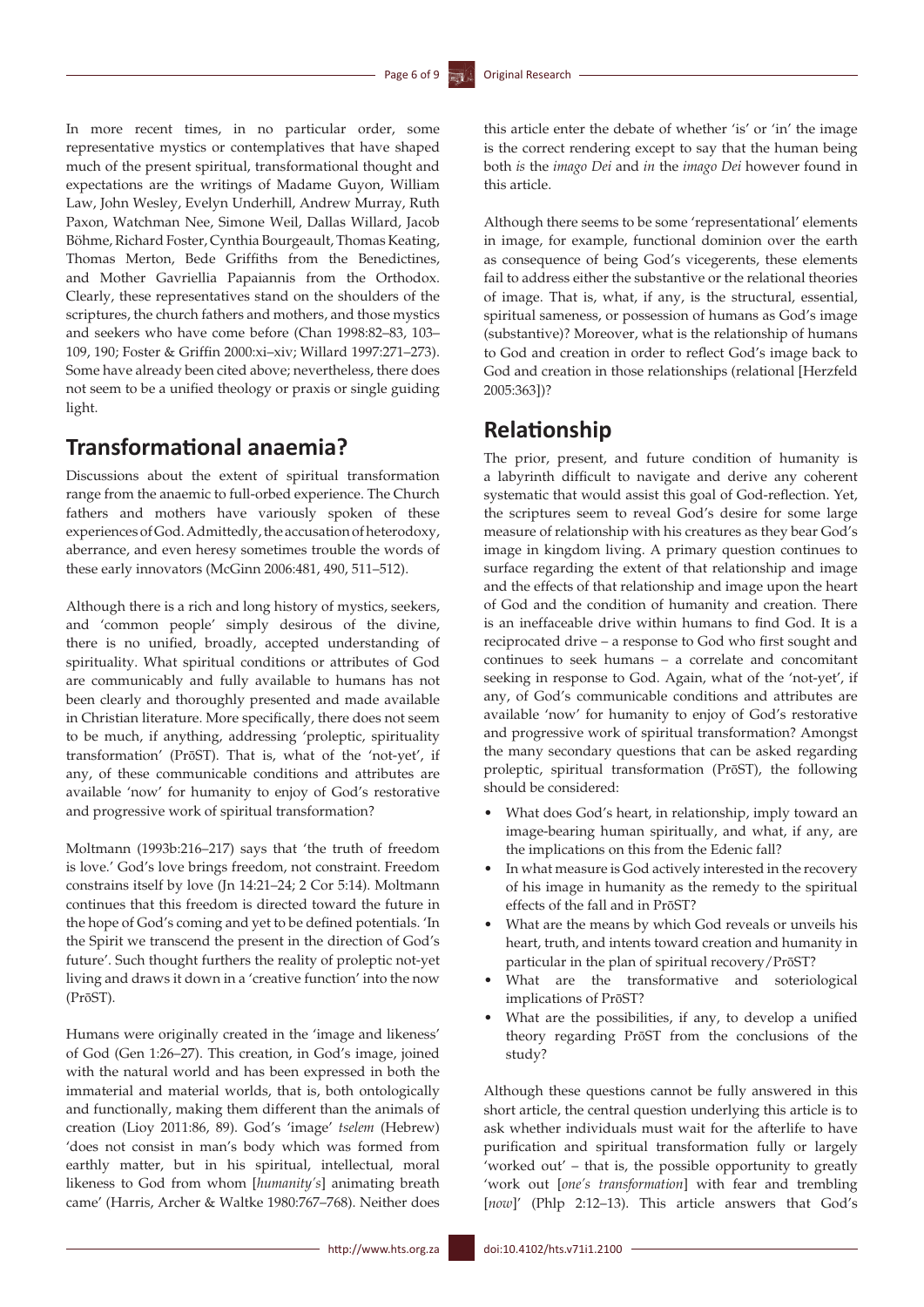economy includes provisions for a present enjoyment of the *imago Dei* in transformation as inclusive of the life of Christ. This transformation, as the *imago Christi*, is to be reflected and represented by humans in time and in relation to God and creation as kingdom life in the 'now'.

To reach the ultimate aim of this study, the prior questions must be thoroughly addressed in future research. Each of them could become a separate study. However, the central theoretical argument of this article is that humans were originally created in the 'image and likeness' of God (Gn 1:26–27); nevertheless, the enjoyment and expression, not the essence, of this *imago Dei* has been greatly blemished, marred, and damaged by a God-defying wilfulness of humanity (Gn 2:16; 3). Despite this rebellion, God desires a full restoration of the enjoyment and expression of his image. God has not forgotten his intent that humans would express him in this life as his image (Rm 8:29; 1 Cor 15:49; 2 Cor 3:18; Eph 1:11; Col 2:13; 3:10; 2 Tm 1:9; 1 Pt 5:10). Moreover, the *imago Dei* now carries something more – the God-man (*imago Christi*). God's image in Jesus now carries the existential realities of his incarnate life toward which PrōST drives. This article should be followed by a re-examination of the conventional partitioning of the 'now' and 'not-yet' for a new balance and paradigm in expressed PrōST toward *imago Dei*.

Repeating, the present authors argue that *imago Dei* now carries something more – the God-man. God's image in Jesus the Christ now carries the existential realities of his incarnate life toward which PrōST (proleptic, spiritual transformation) drives in the now (Rm 8:29; 2 Cor 4:4; Col 1:5). In spiritual disciplines, there is no suggestion to immanentise the *eschaton*. Nor is there any suggestion in this article that any effort of human creatures can introduce the *kairos* of God prematurely. However, ushering in some measure of the 'not-yet' into the 'now', especially as spiritual transformation is defined, seems possible. Although this article makes no claims or suggestions of dominion theology or kingdom-now proposals, the implications of PrōST suggest a measure of the not-yet now – a living in the not-yet although the kingdom has not been fully manifested and the world is not yet fully transformed as God's kingdom. The authors are not alone in positing that 'salvation/liberation', as Hick argues (1996:185), is not an event to wait for until the afterlife but rather something that should be expected and entered into now.

### **Variegation**

The approach to this transformed life is not a mixture or even a combinant. It is the tension between memory, faithfulness, preservation to what has been given and yet variegated, something original, and a departure from the prior (Caputo 1997:6). In this 'deconstruction is treated as an hermeneutic of the *kingdom* of God' as an approach to interpretation that assisted in seeing the prophetic spirit of the unpredictable and sometimes dissonant outsider – Jesus – who took a stand with the marginalised, disenfranchised, and downtrodden (Caputo 2007:26). Here may emerge a 'unified approach' for spiritual transformation and God-reflection.

Moreover, deconstruction occasionally supported this article by affirming, but without being self-certain and positive. Here it is not used as a position in opposition to Christianity or for that matter any other established or proofed belief or practice. Deconstruction is a disquieting tool by which to examine a stance or belief, about how not to hold too strongly any given stance or belief. It presses against seeing or holding a stance or belief as decided with too much complacency and certainty, and rather encourages permitting one's self to be held (Caputo 2007:55–56).

The authors of this article intended that post-foundationalism enfolded deconstructive principles and the eclectic hermeneutic described above to provide space in which an understanding of proleptic, spiritual transformation (PrōST) was best gained.

Utilising an eclectic hermeneutic, this research gained an understanding of what God's heart, in relationship, implies toward human spirituality, and what the implications of this are from the Edenic fall. Moreover, an eclectic hermeneutic affirmed that God's interest in recovery of his image (*imago Christi*) in humanity and PrōST is the remedy to the spiritual effects of the fall.

Utilising an eclectic hermeneutic, the authors hope for the reader a measure of understanding of the means by which God reveals or unveils his heart, truth, and intents toward creation and humanity in particular in the plan of spiritual recovery and PrōST.

To corroborate this purpose, the means and methods of God's revelation in unveiling his heart, truth, and intents toward creation and humanity in particular toward spiritual recovery and PrōST, should be examined. Moreover, the transformative and soteriological implications of proleptic, spiritual transformation (PrōST) would follow and then determine whether a unified theory regarding PrōST emerges. This same assisted an understanding of the transformative and soteriological implications of PrōST. Utilising this eclectic hermeneutic suggested further areas of supporting study.

## **Conclusion**

The subject of this article leads to more questions than can be answered in such a short study. However, this article did affirm the human elemental pursuit as God's intent to fulfil this created, intrinsic human desire for spiritual transformation in the now. It seems clear that God created humans with a purpose to represent him in creation and through intimate relationship and that in *imago Dei*. Perhaps it is as simple as Calvin (2006:62) suggests when he says the 'most perfect way' to seek God is not to attempt to satiate one's curiosity by attempting to probe and investigate his essence, but rather to adore and meditate him as can be seen in his great works. It is by these works that God is close and known to his children, and by which he communes with his creatures (ICR 1.5.9).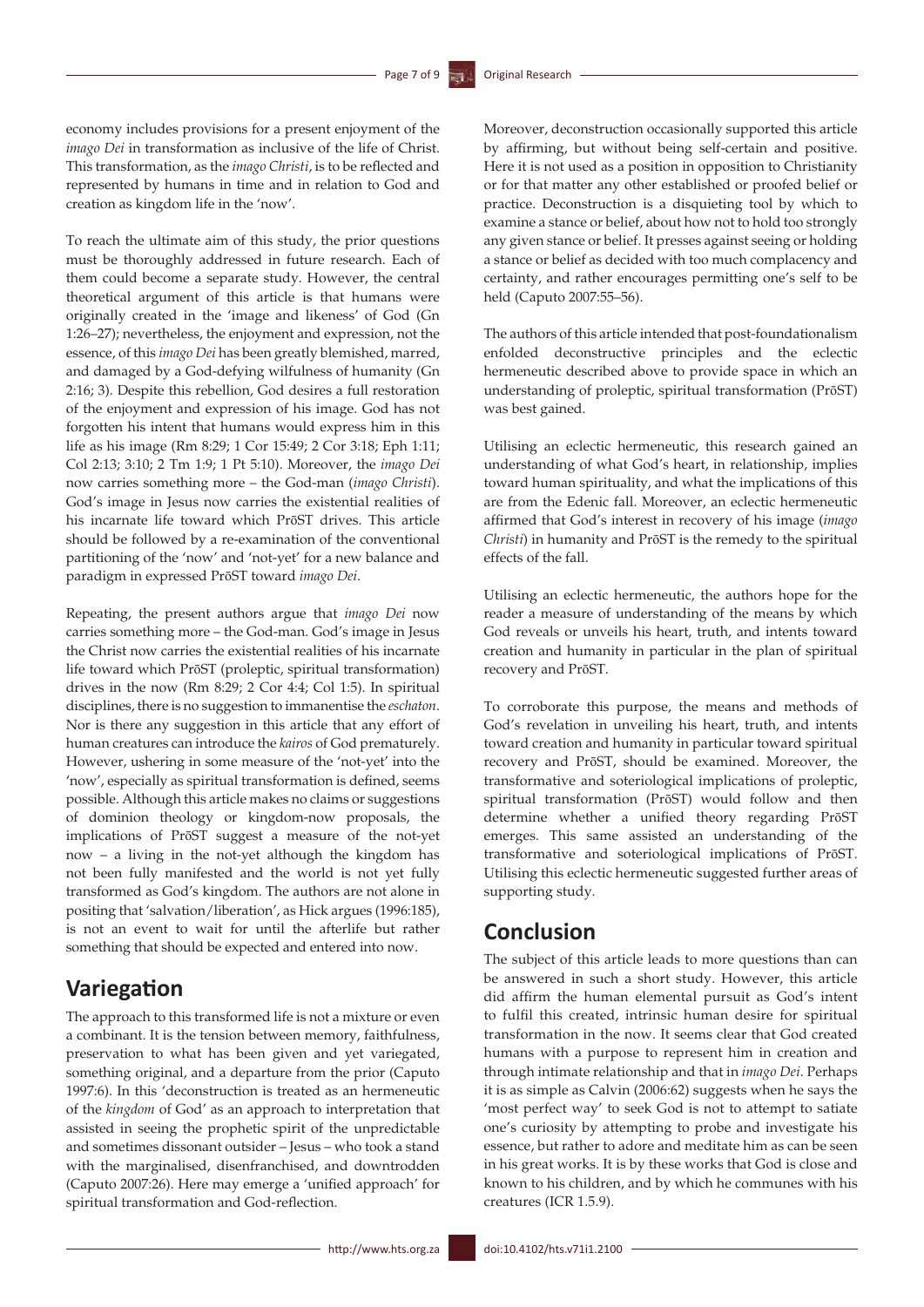Additionally, as already stated, Moltmann (1993b:216–217) says that 'the truth of freedom is love'. God's love brings freedom, not constraint. Freedom constrains itself by love (Jn 14:21–24; 2 Cor 5:14). Moreover, Moltmann continues that this freedom is directed toward the future in the hope of God's coming and yet to be defined potentials. 'In the Spirit we transcend the present in the direction of God's future'. Such a thought furthers the reality of proleptic not-yet living and draws it down in a 'creative function' into the now (PrōST).

This article answers that God's economy includes provisions for a present enjoyment of the *imago Dei* in transformation as inclusive of the life of Christ. This transformation, as the *imago Christi*, is to be reflected and represented by humans in time and in relation to God and creation as kingdom life in the 'now'.

This relationship (*koinōnia*) is intended to lead to full expression of God's heart in a perichoretic experience of PrōST (proleptic, spiritual transformation). The primary aim of this article answered that individuals do not need to wait for the afterlife to have purification and spiritual transformation fully or largely 'worked out'. That is, the eventual demonstrates that PrōST, an experience of transformation and kingdom life usually reserved for heaven in eternity, is greatly available today. This 'notyet', experienced 'now', ushers in the kingdom life and a glorification of God in his creation especially in human beings in *prolepsis*. A deeper examination of God's heart in these matters will be considered in a follow-on article scheduled to appear in this journal.

## **Acknowledgements**

### **Competing interests**

The authors declare that they have no financial or personal relationship(s) that may have inappropriately influenced them in writing this article.

### **Authors' contributions**

D.W. (North-West University) was the sole author of this article. D.L. (North-West University) acted as doctoral promoter and provided advise and review of the article. The article was adapted from the doctoral thesis of D.W. entitled: Proleptic spiritual transformation: Living in the not yet.

### **References**

à Kempis, 1958, *The imitation of Christ*, Moody Press, Chicago.

- Ashbrook-Harvey, S., 2010, email to Darryl Wooldridge, 17 November 2010.
- Aquinas, T., 1981, *Summa Theologiae*, 5 vols., Fathers of the English Dominican Province trans, Christian Classics, Westminster.
- Badiou, A., 2010, *Being and event*, transl. O. Feltham, Continuum, New York.
- Cady, L.E., 2001, 'Loosening the category that binds: modern "religion" and The promise of cultural studies', in D. Brown, S.G. Davaney & K. Tanner (eds.), *Converging on culture: Theologians in dialogue with culture analysis*, pp. 23–25, Oxford University Press, New York.
- Cairns, E.E., 1981, *Christianity through the centuries*: *A history of the Christian church*, Academie Books, Grand Rapids.
- Calvin, J., 1999, *Commentary on Psalm*s 5 vols., transl. J. Anderson, Christian Classics Ethereal Library, Grand Rapids.
- Campbell, T., 1907, 'Asceticism', *The Catholic Encyclopedia*, vol 1, Robert Appleton Company New York.
- Canlis, J., 2010, *Calvin's ladder: A spiritual theology of ascent and ascension*, Wm. B. Eerdmans, Grand Rapids.
- Caputo, J.D., 1997, 'Deconstruction in a nutshell: A conversation with Jacques Derrida', in J.D. Caputo (ed.), *Perspectives in continental philosophy*, no. 1, p. 6, Fordham University Press, New York.
- Caputo, J.D., 2007, *What would Jesus deconstruct? The good news of postmodernism for the church*, Baker Academic, Grand Rapids.
- Chan, S., 1998, *[Spiritual theology: A systematic study of the Christian life](http://www.amazon.com/Spiritual-Theology-Systematic-Study-Christian/dp/0830815422/ref=sr_1_1?s=books&ie=UTF8&qid=1299548270&sr=1-1)*, InterVarsity Press, Downer Groves.
- Clement, 2010, *First epistle of Clement*, Kessinger Publishing, LLC., Whitefish.
- Clendenin, D.B., 1994, 'Partakers of divinity: The Orthodox doctrine of theosis', *JETS* 37(3), 3665–379.
- Endean, P., 2005, 'Spirituality and theology', in P. Sheldrake (ed.), *The new Westminster dictionary of Christian spirituality*, Westminster John Knox Press, Louisville.
- Fairweather, E.R. (ed.; transl.), 1956, 'The library of Christian classics: Ichthus Edition', The Westminster Press, Philadelphia.
- Feinberg, C.L., 1972, 'The image of God', *Bibliotheca Sacra* 129(1972), 235–246.
- Foster, R.J., 1998, *Streams of living water: Celebrating the great traditions of Christian faith*, HaperCollins, San Francisco.
- Foster, R.J. & Griffin, E., 2000, *Spiritual classics: Selected readings for individuals and groups on the twelve spiritual disciplines*, HaperCollins, San Francisco.
- Grenz, S., 2001, *Social God and the relational self: A trinitarian theology of the imago Dei*, Westminster John Knox Press, Louisville.
- Grudem, W. 1994, *Systematic theology*: *An introduction to biblical doctrine,* Zondervan, Grand Rapids.
- Harris, R.L., Archer, G.L. & Waltke, B.K, 1980, *1923, Theological wordbook of the Old Testament*, 2 vols., The Moody Bible Institute, Chicago.
- Harrod, J.B., 1992, *Two million years ago: The origin of art and symbol*, 47, viewed 04 November 2013, from<http://www.originsnet.org/old.pdf>
- Hermas, 2012, *The shepherd of Hermas*, Nabu Press, Charleston.
- Herzfeld, N., 2005, 'Imago Dei' in P. Sheldrake (ed.), *The new Westminster dictionary of Christian spirituality*, p. 363, Westminster John Knox Press, Louisville.
- Hick, J.H., 1996, A pluralistic view. *Four views on salvation in a pluralistic world*, Zondervan, Grand Rapids.
- Hick, J.H., 2001, *Who or what is God?*, viewed 02 August 2011, from [http://www.](http://www.johnhick.org.uk/jsite/index.php?option=com_content&view=article&id=46:whoorwhat&catid=37:articles&Itemid=58) [johnhick.org.uk/jsite/index.php?option=com\\_content&view=article&id=46:who](http://www.johnhick.org.uk/jsite/index.php?option=com_content&view=article&id=46:whoorwhat&catid=37:articles&Itemid=58) [orwhat&catid=37:articles&Itemid=58](http://www.johnhick.org.uk/jsite/index.php?option=com_content&view=article&id=46:whoorwhat&catid=37:articles&Itemid=58)
- Kärkkäinen, V.-M., 2004, *One with God: Salvation as deification and justification*, Liturgical Press, Collegeville.
- Lawrence, B., 1958, *The practice of the presence of God*, Fleming H. Revell Company, Westwood.
- Leroi-Gourhan, A. & Michelson, A., 1986, 'The religion of the caves: Magic or metaphysics?', *The MIT Press Journals* 102(37), 6–17.
- Lioy, D., 2011, 'Evolutionary creation in biblical and theological perspective', in H Gossai (gen. ed.), *Studies in biblical literature*, pp. 25–26, 44, 55, 85–86, 89, vol. 148, Peter Land, New York.
- Lossky, V., 1974, *In the image and likeness of God*. St. Vladimir's Seminary Press, Yonkers.
- Mantzaridis, G.I., 1984, *The deification of man: Saint Gregory Palamas and the Orthodox tradition,* transl. L. Sherrard, St Vladimir's Seminary Press, Crestwood.
- McGinn, B., 2005, *The foundations of mysticism: Origins of the fifth century. The presence of God: A history of Western Christian mysticism*, vol. 1, The Cross Roads Publishing Company, New York.
- McGinn, B. (ed.), 2006, *The essential writings of Christian mysticism*, The Modern Library, New York.
- Meyendorff, P., 1985, 'Liturgy and spirituality', in B. McGinn, J. Meyendorff & J. LeClerq (eds.), '*Christian spirituality: Origins to the twelfth century*, p. 350, World Spirituality: An encyclopedic history of the religious quest, vol. 16, The Crossroad Company, New York.
- Moltmann, [J.,](http://www.amazon.com/s/ref=ntt_athr_dp_sr_1?_encoding=UTF8&sort=relevancerank&search-alias=books&field-author=Jurgen Moltmann) 1993a, 'God in creation: A new theology of creation and the Spirit of God', *The Gifford Lectures*, *1984–1985*, Fortress Press, Minneapolis.
- Moltmann, [J.,](http://www.amazon.com/s/ref=ntt_athr_dp_sr_1?_encoding=UTF8&sort=relevancerank&search-alias=books&field-author=Jurgen Moltmann) 1993b, *The Trinity and the kingdom: The doctrine of God*, Fortress Press Minneapolis.
- Mosser, C., 2002, 'The greatest possible blessing: Calvin and deification', *SJT* 55(1), 36–57. <http://dx.doi.org/10.1017/S0036930602000133>
- Murray, A., 1895, *Absolute surrender*, Christian Classics Ethereal Library, Grand Rapids.
- Nouwen, H.J.M., 1992. *The return of the prodigal son: A story of homecoming*, Image Books, Doubleday, New York.
- Palmer, R.E., 1983, 'Postmodern hermeneutics and the act of reading', *Notre Dame English Journal* 15(3), 55–84.
- Pargament, K.I., 2007, *Spiritually integrated psychotherapy: Understanding and addressing the sacred*, The Guilford Press, New York.
- Peterson, E.H., 1997, *Subversive spirituality*, Wm. B. Eerdmans Publishing Co., Grand Rapids.